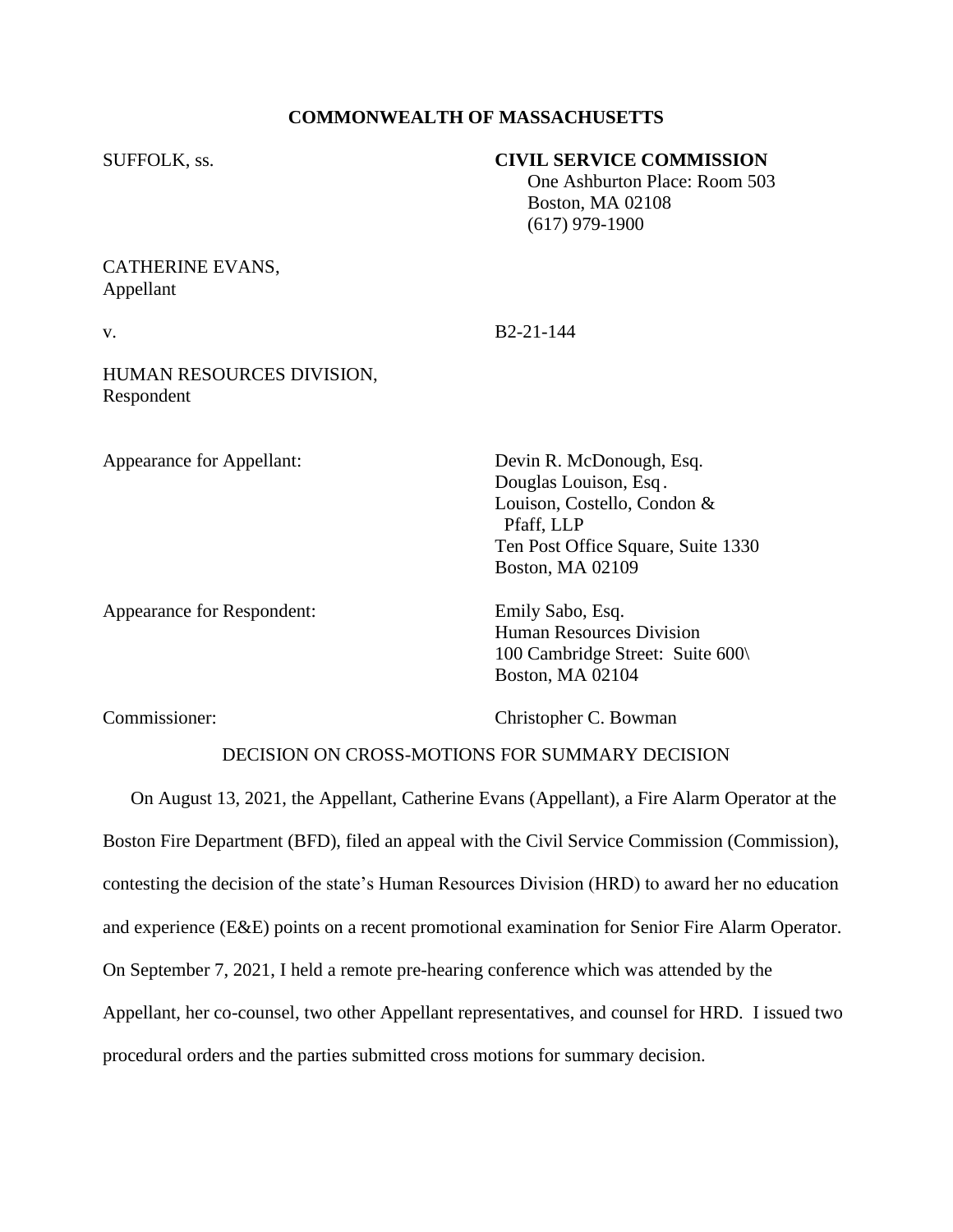Based on the submissions of the parties, the statements made at the pre-hearing conference and a review of the entire record, it appears that the following facts are undisputed, unless otherwise noted:

- 1. On May 28, 2021, HRD administered the written portion of the Senior Fire Alarm Operator examination (examination). The examination had a registration deadline of April 20, 2021.
- 2. Two individuals were allowed to sign up to take the examination after April 20, 2021; one on April  $21^{\text{st}}$  and the other on April  $22^{\text{nd}}$ .
- 3. The examination consisted of two components: the written examination and the E&E claim.
- 4. The examination poster notified candidates that the written examination was weighted 60% and the E&E was weighted 40%.
- 5. The examination poster specifically addressed the  $E \& E$  claim component:

**Education & Experience (E&E)**: *All candidates must complete the 2021 Fire Alarm Operator Promotional Series E&E Claim application online. Instructions regarding this E&E Claim application will be emailed to candidates prior to the examination date. A confirmation email will be sent upon successful submission of an E&E Claim application.*

All claims and supporting documentation must be received within seven calendar days following the examination. Please read the instructions for submitting claims and supporting documentation carefully. Supporting documentation must be scanned and attached to your application or sent to [civilservice@](mailto:civilservice@state.ma.us)[mass.gov](https://mass.gov/) no later than June 4, 2021.

Please note that:

- a. E&E is an examination component, and therefore must be completed by the examinee.
- *b. Failure to complete this component as instructed will result in a candidate not receiving any credit for E&E.*
- c. Credit for E&E will be calculated for all candidates.

*Please be sure to read the instructions carefully. No phone calls or email inquiries regarding the content of this exam component will be accepted or responded to.* Once you receive your examination mark, you will have 17 calendar days from the mailing of your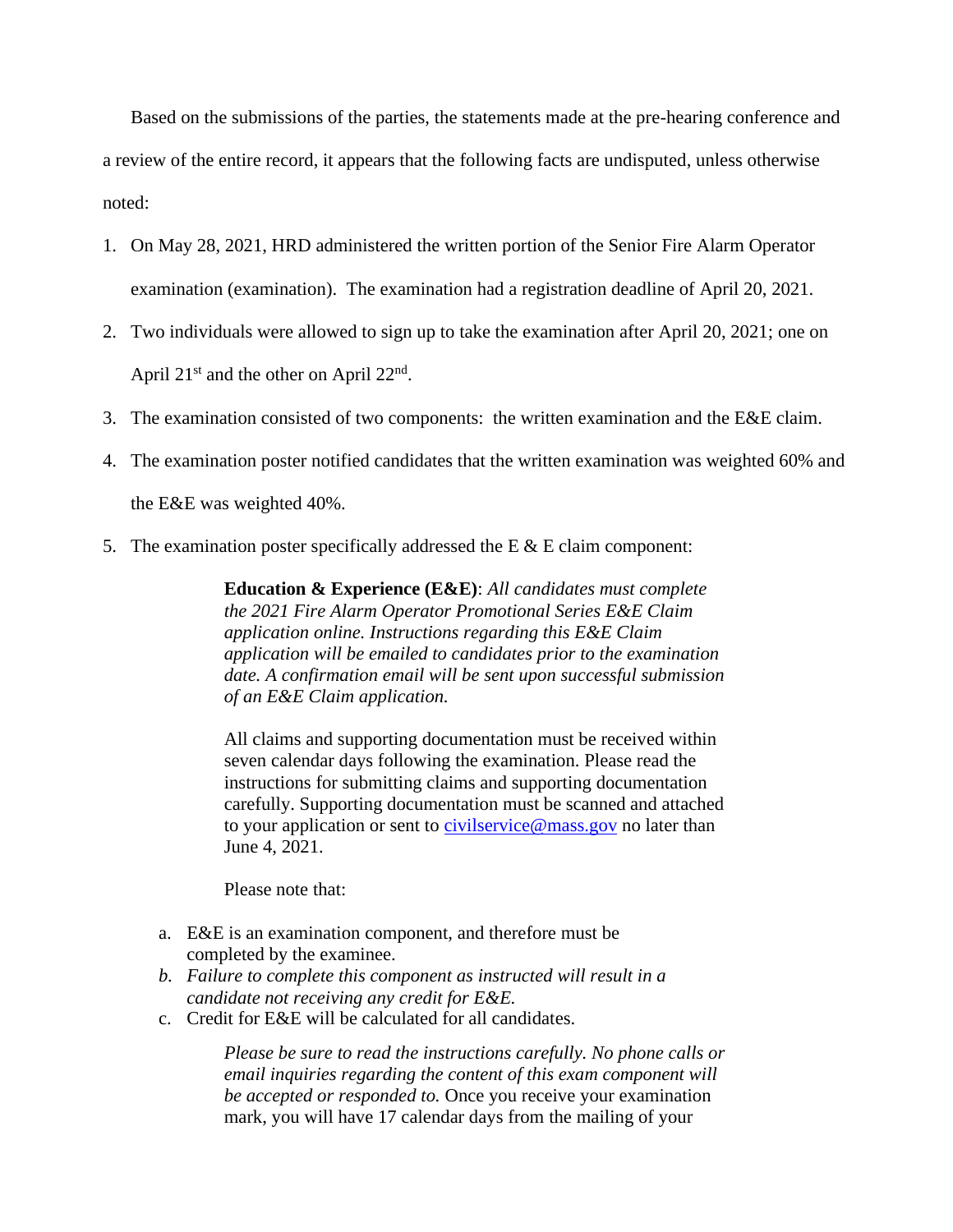mark to appeal in writing your E&E score. (emphasis added).

6. Another examination poster specifically outlined instructions for submitting an E  $\&$  E claim. It stated that the deadline for filing a claim is by 11:59 pm on June 4, 2021. *Id.* In relevant part it stated:

ONLY ONLINE EDUCATION AND EXPERIENCE CLAIMS WILL BE ACCEPTED. SUBMITTING AN E&E CLAIM IN A WAY OTHER THAN THROUGH THE ONLINE CLAIM PROCESS WILL RESULT IN A FAILING E&E COMPONENT SCORE.

. . . .

## **Summary Of The Online Education & Experience (E&E) Claim Process:**

**You Will Rate Yourself:** In this examination component you will rate your own education, training, and work experience against a standard schedule. You will do so by filling out this Online Education & Experience (E&E) Claim. A standard schedule is a list of all types and levels of education, training, work experience, licensure, and other credentials which demonstrate your qualifications for the examination title and for which you may receive credit toward your overall final examination score. Everything that will receive credit is outlined in this Online E&E Claim. Each section of the standard schedule is preceded by specific instructions. The amount of credit that corresponds to each item on the schedule will receive has been determined in advance and is displayed in parentheses next to each response. E&E credit will be scored for all candidates.

## IT IS IMPORTANT THAT YOU READ ALL THE INSTRUCTIONS BEFORE COMPLETING THE ONLINE E&E CLAIM. FAILURE TO DO SO MAY RESULT IN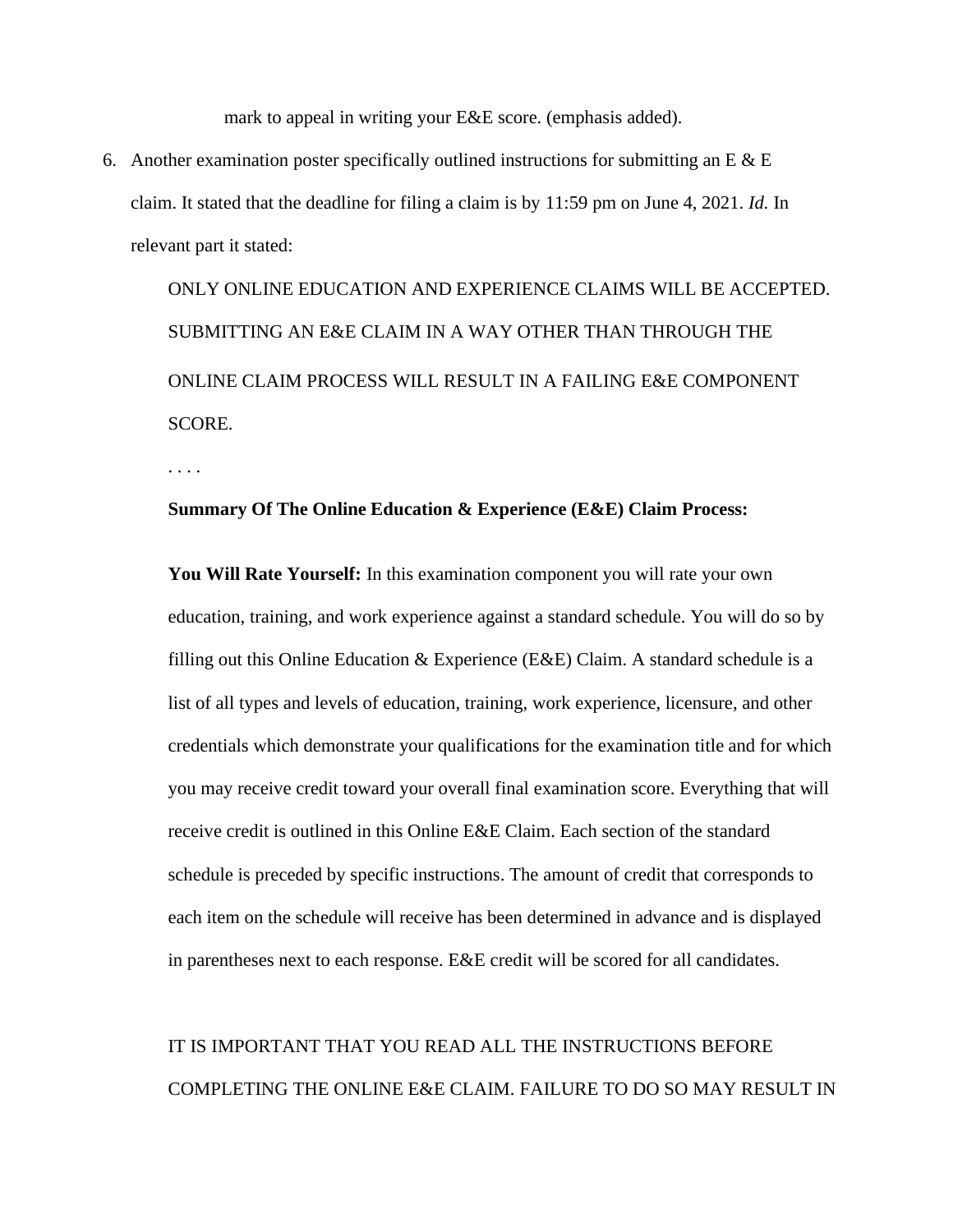## A LOWER SCORE.

. . . .

# IF YOUR CLAIM AND SUPPORTING DOCUMENTATION ARE NOT RECEIVED BY **11:59PM ON JUNE 4, 2021,** IT WILL NOT BE CONSIDERED**.**

**This Is an Examination Component**: Complete your Online E&E Claim on your own and to the best of your ability. Accurate completion of the education and experience claim is a scored, weighted, examination component. In order to ensure that no one receives any type of unfair advantage in the claim process, be advised that we are unable to provide individualized assistance to any applicant. The Senior Fire Alarm Operator classification requires the ability to read and understand instructions and takenecessary steps to remember and implement them. Failure to follow any instructions in regards to this examination component is cause for disqualification.

7. On May 7, 2021, HRD emailed all applicants, including the Appellant,

instructions on completing the E  $&$  E component. The email stated:

Please pay close attention to the following regarding the submission of your Education & Experience (E&E) Claim.

The E&E claim application is separate from the Written Exam application you submitted to take the exam. THIS IS AN EXAMINATION COMPONENT: Complete your Online E&E Claim on your own and to the best of your ability. Accurate completion of the education and experience claim is a scored, weighted, examination component. In order to ensure that no one receives any type of unfair advantage in the claim process, be advised that we are unable to provide individualized assistance to any applicant.

As stated in the exam poster, all E&E claims must be submitted ONLINE.

The Online E&E Claim is now available. To access this exam component:

- 1. Click here to access the application
- 2. Carefully read all information in the posting;
- 3. Click "Apply";
- 4. Log in to your account;
- 5. Complete the online E&E claim as instructed.
- 6. If you have successfully completed and submitted the E&E claim application you will receive a confirmation email.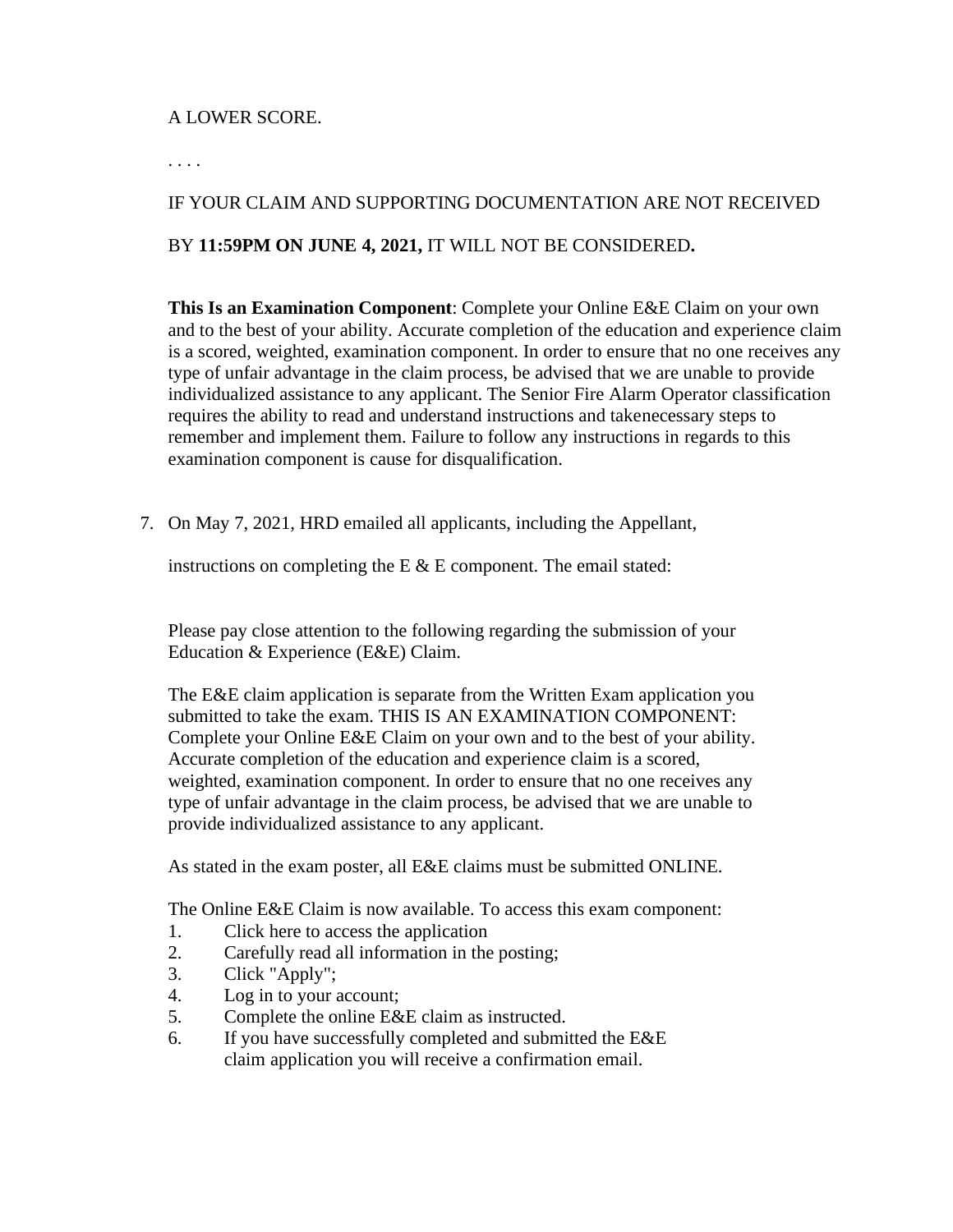## AN APPLICATION IS NOT COMPLETE UNTIL YOU RECEIVE THIS CONFIRMATION EMAIL)

The claim application must be submitted online and no later than 11:59 pm on Friday, June 4, 2021. Late applications will not be accepted. If you do not receive an automated confirmation email after you submit your claim, your E&E claim application is considered incomplete and will not be accepted.

Information on how to provide supporting documentation:

1) Scan and attach documents to your online E&E claim application at time of submission.

or

2) Email scanned documents to [civilservice@mass.gov](mailto:civilservice@mass.gov)

Please note that E&E is an exam component, and therefore, you must complete the online E&E claim. Supporting documentation will NO LONGER be collected at the exam site. Information must be attached to your online application or emailed to [civilservice@mass.gov](mailto:civilservice@mass.gov) .

Inquiries regarding completion of the claim will not be accepted or responded to. It is the responsibility of each candidate to carefully review and follow the instructions. *Id.*

8. On May 19, 2021, HRD emailed all applicants, including the Appellant,

instructions on submitting a multiple choice item review or fair test appeal.

Attachment 4 (May 19, 2021 Fair Test Appeal Instructions Email). The email

stated:

Dear 2021 Senior Fire Alarm Operator-Boston Applicant,

If, following the upcoming examination, you wish to submit a multiple choice

item review or a fair test appeal, you must go to the civil service website linked

below.

## **2021 Promotional Exam Review:**

https:/[/www.governmentjobs.com/careers/massachusetts/jobs/2944087/2021-](http://www.governmentjobs.com/careers/massachusetts/jobs/2944087/2021-)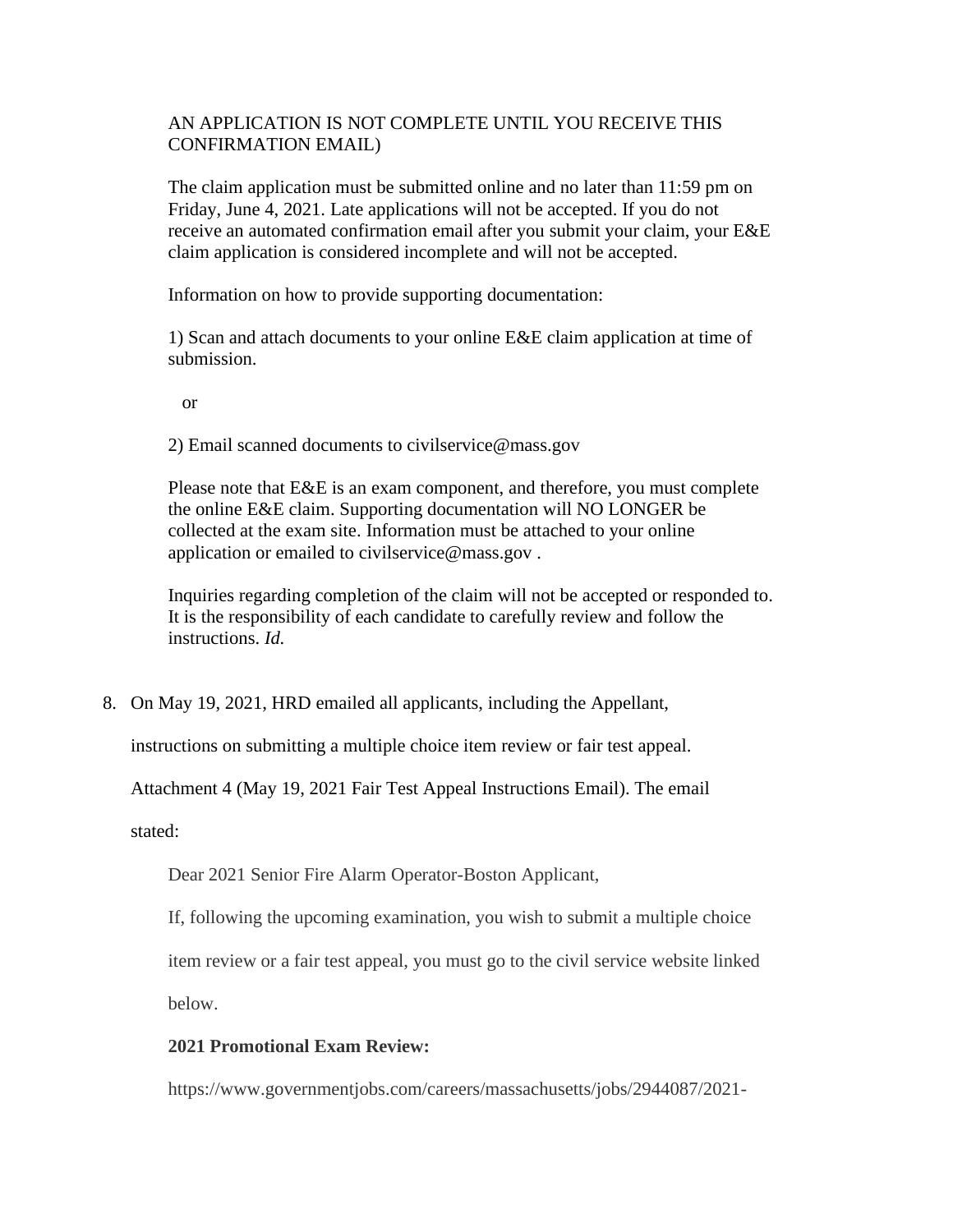promotional-exam-

review?keywords=promotional&pagetype=jobOpportunitiesJobs" Go through the application process, attach any relevant documents, and then submit.

Sincerely,

Civil Service Unit

- 9. On May 28, 2021, HRD emailed all applicants, including the Appellant, reminder instructions about submitting their  $E \& E$  claims.
- 10. On May 28, 2021, the Appellant completed the written portion of the examination.
- 11. The deadline for completing the E&E claim of the examination was June 4, 2021 (seven days after the written examination).
- 12. On May 29, 2021, the Appellant received an email with information regarding how to file an examination appeal with HRD with a link to access the online form.
- 13. On June 4, 2021, the deadline for completing the E&E portion of the examination, the Appellant apparently opened the May 29, 2021 email on her phone and clicked on the link to file an examination appeal, which she was not seeking to do.
- 14. The Appellant submitted a 2021 Promotional Exam review, stating that she was seeking a Multiple Choice Item Review and attached documentation of her education and experience.<sup>1</sup>

<sup>&</sup>lt;sup>1</sup> The Appellant's brief states that the "link brought her to a page that she described as appearing to fill out a new application, where she was asked to fill in her work history and education." Based on the statements at the pre-hearing, it is overwhelming clear that the link that the Appellant clicked on that day was the examination appeal link and NOT the E&E module, as referenced in Finding 6.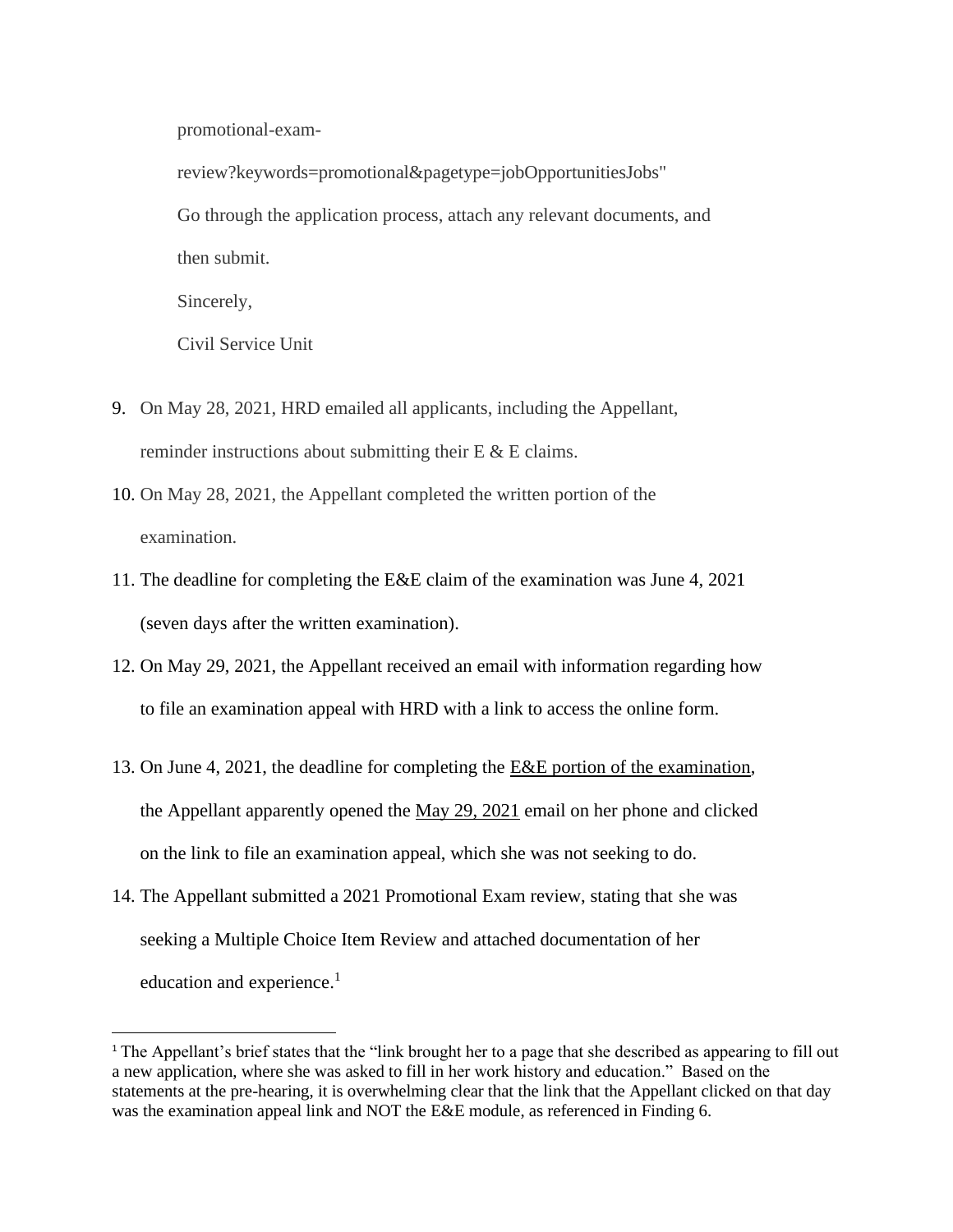- 15. As the Appellant never accessed and completed the online E&E portion of the examination (by accessing the link in either the May  $7<sup>th</sup>$  or May  $28<sup>th</sup>$  emails, there was no E&E component for HRD to score.
- 16. HRD has no record of the Appellant completing an online E & E claim.
- 17. On July 9, 2021, the Appellant received her scores from HRD: 90 for the written portion of the examination (60%); and 0 for the E  $&$  E portion of the examination (40%).
- 18. As a result of receiving 0 points for the E  $&$  E portion of the examination, the Appellant received a total (failing) score of 54.
- 19. Other candidates who did not complete online E & E claims received a 0 for that portion of the examination and failed the examination.
- 20. On July 13, 2021, the Appellant filed an E & E appeal with HRD, attaching the same E&E supporting documentation that she submitted as part of her examination appeal on June 4, 2021.
- 21. On July 27, 2021, HRD denied the Appellant's E & E appeal.
- 22. HRD also denied the E  $&$  E appeals of other candidates who did not complete online E & E claims and received a 0 for that portion of the examination.
- 23. On August 13, 2021, the Appellant filed an appeal with the Commission, again including the supporting E&E documentation.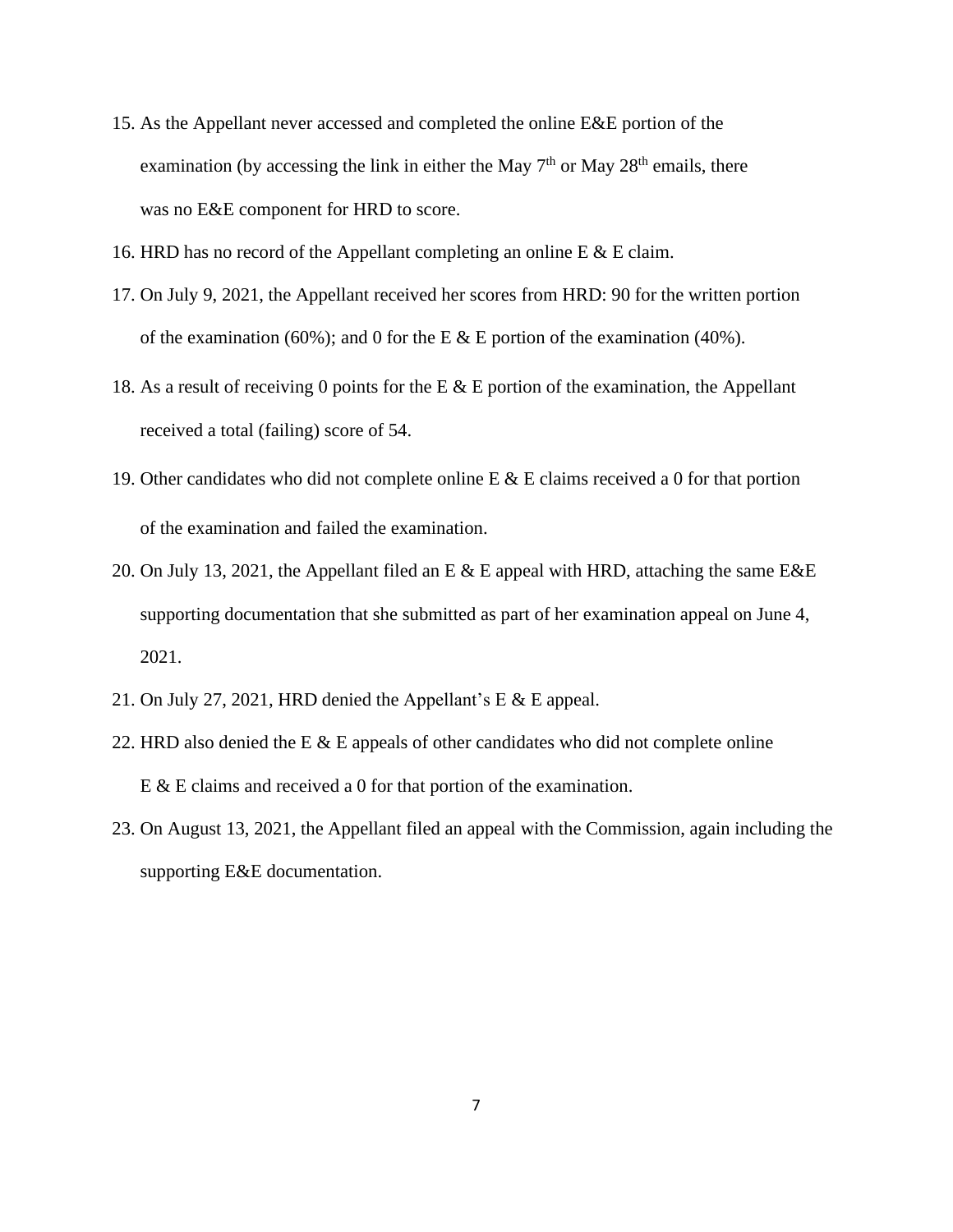### *Motion for Summary Decision Standard*

When a party is of the opinion there is no genuine issue of fact relating to all or part of a claim or defense and he or she is entitled to prevail as a matter of law, the party may move, with or without supporting affidavits, for summary decision on the claim or defense. 801 CMR 1.01(7)(h). These motions are decided under the well-recognized standards for summary disposition as a matter of law i.e., "viewing the evidence in the light most favorable to the nonmoving party", the substantial and credible evidence established that the non-moving party has "no reasonable expectation" of prevailing on at least one "essential element of the case", and has not rebutted this evidence by "plausibly suggesting" the existence of "specific facts" to raise "above the speculative level" the existence of a material factual dispute requiring an evidentiary hearing. See e.g., Lydon v. Massachusetts Parole Board, 18 MCSR 216 (2005). Accord Milliken & Co., v. Duro Textiles LLC, [451 Mass. 547,](http://sll.gvpi.net/document.php?field=jd&value=sjcapp:451_mass._547) 550 n.6 (2008); Maimonides School v. Coles, 71 Mass.App.Ct. 240, 249, (2008). See also Iannacchino v. Ford Motor Company, [451 Mass. 623,](http://sll.gvpi.net/document.php?field=jd&value=sjcapp:451_mass._623) 635 36, (2008) (discussing standard for deciding motions to dismiss); cf. R.J.A. v. K.A.V., [406](http://sll.gvpi.net/document.php?field=jd&value=sjcapp:406_mass._698)  [Mass. 698](http://sll.gvpi.net/document.php?field=jd&value=sjcapp:406_mass._698) (1990) (factual issues bearing on plaintiff's standing required denial of motion to dismiss).

#### *Applicable Civil Service Law*

 Section 2(b) of G.L. c. 31 authorizes appeals to the Commission from persons aggrieved by "… any decision, action or failure to act by the administrator, except as limited by the provisions of section twenty-four relating to the grading of examinations …." It provides, in relevant part, as follows:

"No decision of the administrator involving the application of standards established by law or rule to a fact situation shall be reversed by the commission except upon a finding that such decision was not based upon a preponderance of evidence in the record."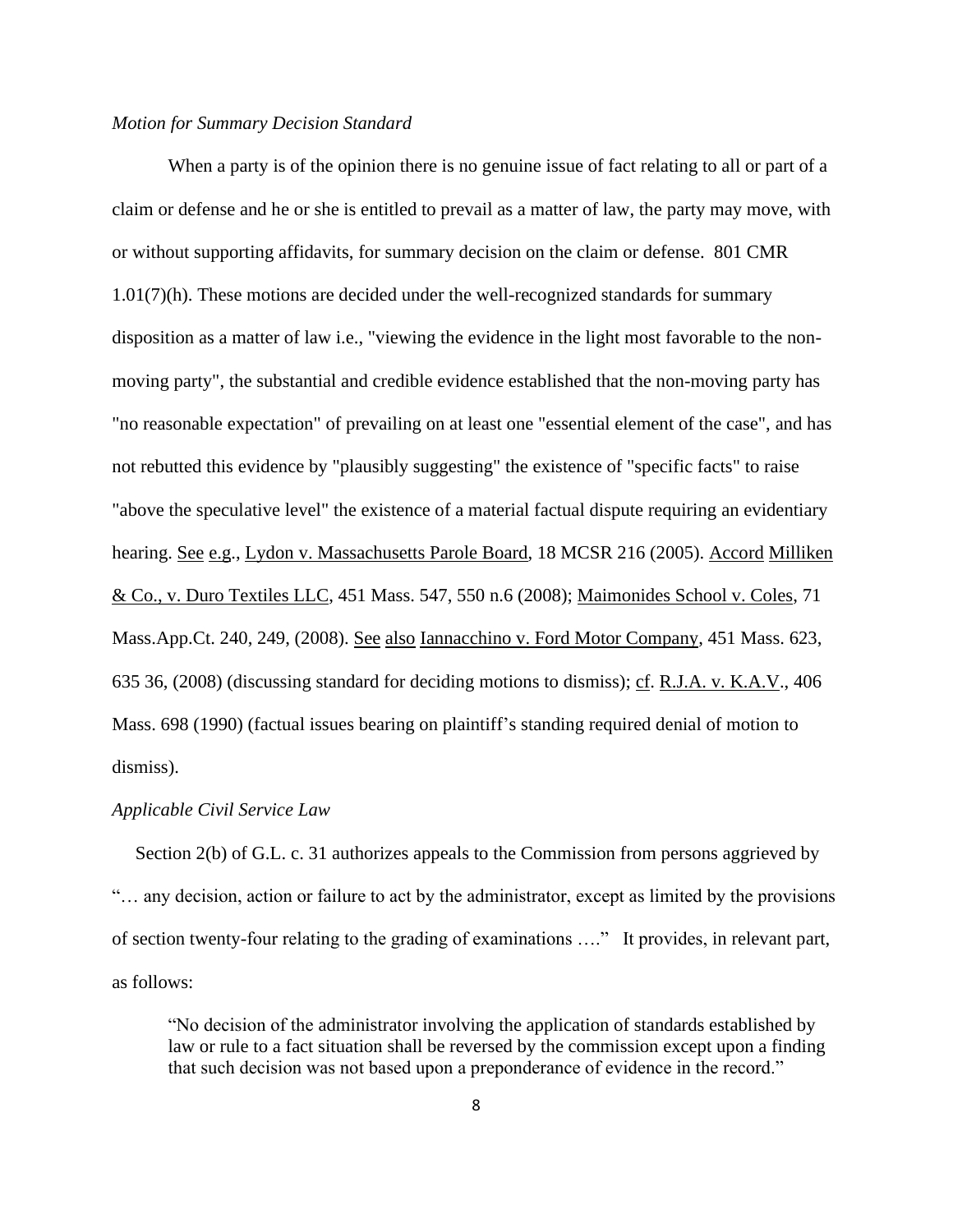Pursuant to G.L. c. 31, § 5(e), HRD is charged with: "conduct[ing] examinations for purposes of establishing eligible lists."

Section 22 of G.L. c. 31 states in relevant part: "In any competitive examination, an applicant shall be given credit for employment or experience in the position for which the examination is held."

 Section 24 of G.L. c. 31 allows for review by the Commission of exam appeals. Pursuant to § 24, "…[t]he commission shall not allow credit for training or experience unless such training or experience was fully stated in the training and experience sheet filed by the applicant at the time designated by the administrator."

 In *Cataldo v. Human Resources Division*, 23 MCSR 617 (2010), the Commission stated that "… under Massachusetts civil service laws and rules, HRD is vested with broad authority to determine the requirements for competitive civil service examinations, including the type and weight given as 'credit for such training and experience as of the time designated by HRD.' G.L. c. 31,  $\S$  22(1)."

#### *Analysis*

 It is undisputed that Ms. Evans, and all applicants who took this examination, had until June 4, 2021 to file an E&E Claim with HRD. All applicants were to have completed the E&E portion of the examination *online*. HRD has no record of the Appellant completing the online E&E module and, as of the filing deadline, had no recorded responses to the questions in the E&E module for the Appellant. That distinguishes this appeal from another decision being issued by the Commission today, Silva v. Human Resources Division, B2-21-247. In Silva, the Appellant did indeed access the E&E module, downloaded the questions, provided answers to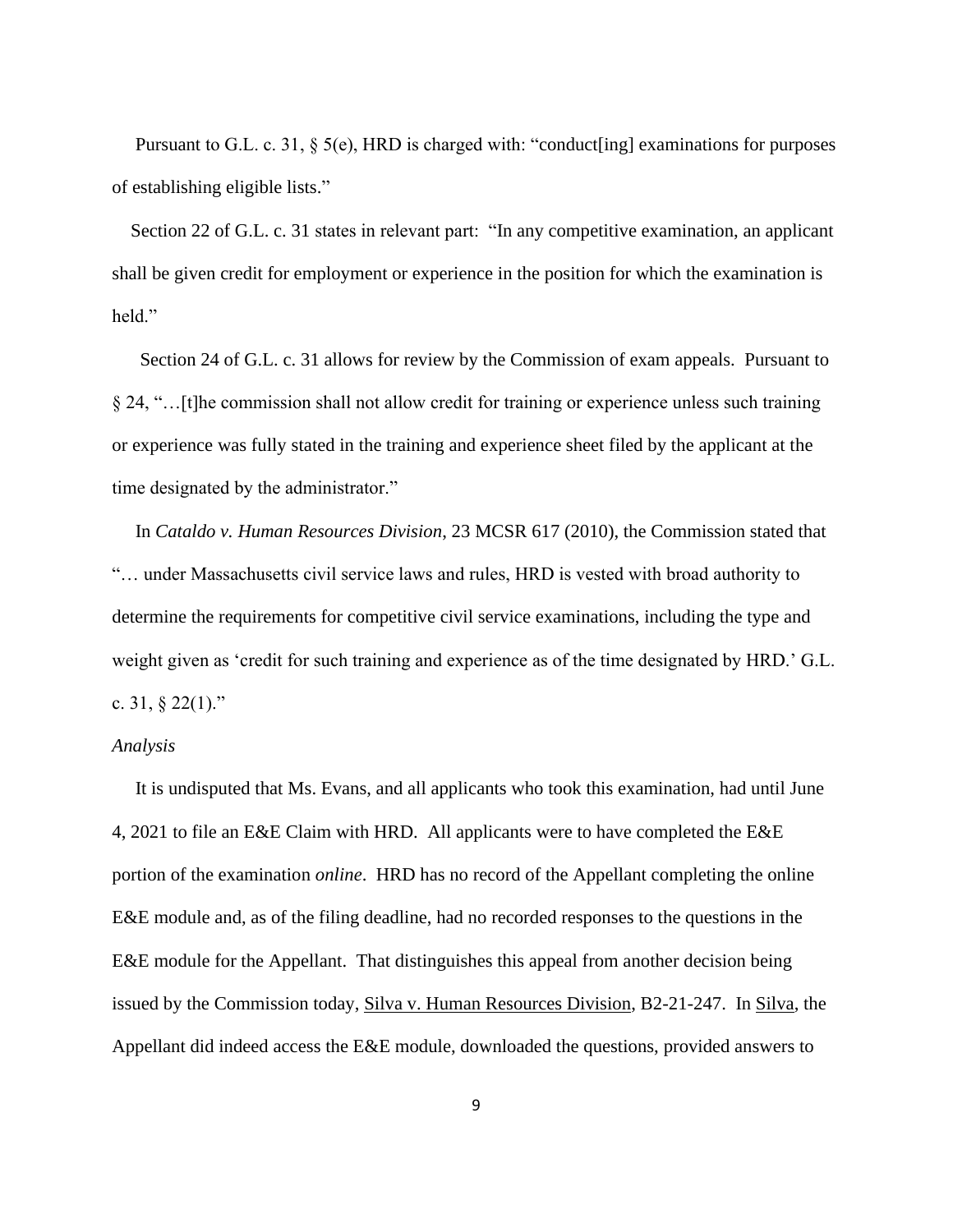each question and then provided those answers to HRD via email prior to the E&E submission deadline. Here, consistent with information gathered at the pre-hearing conference, HRD has a record of Ms. Evans clicking on the link to file an *examination appeal* on June 4, 2021 and attaching documentation to support what she erroneously believed was her E&E application.

What occurred here falls more squarely with the facts in a series of appeals denied by the Commission in which the Appellant, for whatever reason, failed to complete the online E&E component of the examination<sup>2</sup>, which all applicants were on notice included:

"A standard schedule [with] a list of all types and levels of education, training, work experience, licensure, and other credentials which demonstrate your qualifications for the examination title and for which you may receive credit toward your overall final examination score. Everything that will receive credit is outlined in this Online E&E Claim. Each section of the standard schedule is preceded by specific instructions. The amount of credit that corresponds to each item on the schedule will receive has been determined in advance and is displayed in parentheses next to each response."

Ms. Evans has not produced any evidence to show that she answered the questions to complete this E&E module online, nor did she receive a confirmation email from HRD stating that she did so. The simple explanation for this is that the Appellant never accessed the E&E module to complete the questions. Rather, using her phone, she clicked on the wrong link and erroneously filed an examination appeal, which she was not intending to do.

While I am not unsympathetic to the Appellant's plight here, the facts clearly establish that the Appellant is not an aggrieved person as she was not harmed through no

<sup>2</sup> See, e.g., *Wetherbee v. Human Resources Division*, 34 MCSR 173 (2021); *Amato v. Human Resources Division*, B2-21-044 (2021); *Flynn v. Human Resources Division*, B2-20-039 (2020); *Whoriskey v. Human Resources Division*, B2-20-028 (2020) ("Since the Appellant cannot show that he followed HRD's instructions regarding  $E \& E$  component, he cannot show that he has been harmed through no fault of his own."); *Pavone v. Human Resources Division*, 28 MCSR 611 (2015).